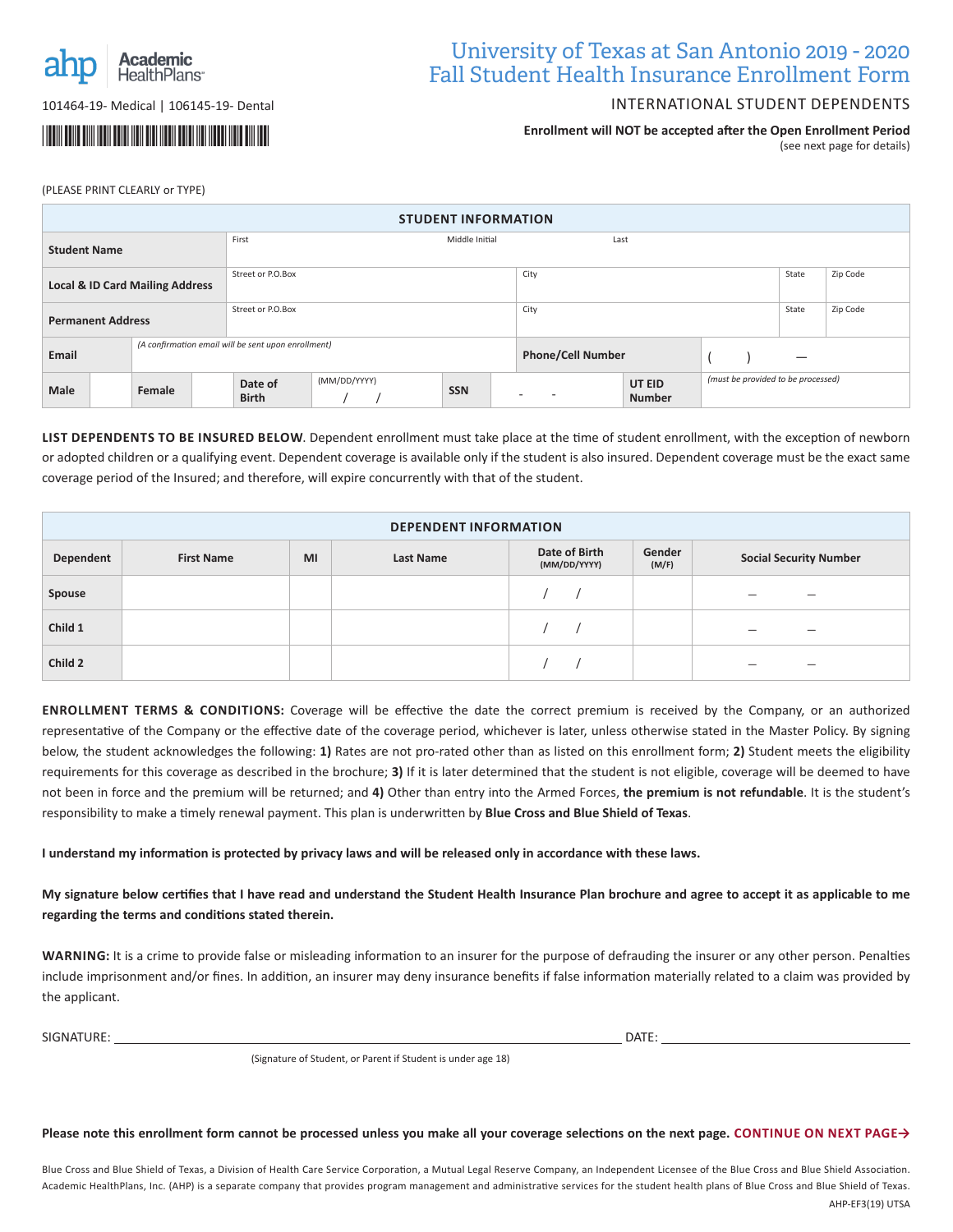

101464-19- Medical

### University of Texas at San Antonio 2019 - 2020 Fall Student Health Insurance Enrollment Form

#### INTERNATIONAL STUDENT DEPENDENTS

**Enrollment will NOT be accepted after the Open Enrollment Period**  (see dates below)

Student Name: UT EID Number:

(must be provided to be processed)

|                                 |                                                              | PERIOD RATES AND COVERAGE DATES | <b>CALCULATE TOTAL PREMIUM DUE</b> |                                                                        |                                                                                                             |        |          |                                                                                                                                                                               |    |  |  |
|---------------------------------|--------------------------------------------------------------|---------------------------------|------------------------------------|------------------------------------------------------------------------|-------------------------------------------------------------------------------------------------------------|--------|----------|-------------------------------------------------------------------------------------------------------------------------------------------------------------------------------|----|--|--|
| <b>Medical</b>                  | <b>New Fall Students</b><br>08/01/2019<br>through 12/31/2019 |                                 |                                    |                                                                        | <b>Returning Fall Students</b><br>09/01/2019<br>through 12/31/2019<br>from 06/01/2019<br>through 09/16/2019 |        |          | <b>Step 1</b> - Choose all desired premiums<br><b>Step 2</b> - Write the amount chosen in the applicable column(s)<br>below<br><b>Step 3</b> - Calculate and submit total due |    |  |  |
| <b>Open Enrollment Periods:</b> | from 06/01/2019<br>through 09/16/2019                        |                                 | <b>OR</b>                          | Example: Spouse and children will write:<br>$(5930 + 51,490 = 52,420)$ |                                                                                                             |        |          |                                                                                                                                                                               |    |  |  |
| <b>Student</b> (Tuition billed) | \$<br>1,166.00                                               |                                 |                                    |                                                                        | \$                                                                                                          | 930.00 |          |                                                                                                                                                                               |    |  |  |
| Spouse                          |                                                              | \$                              | 1,166.00                           |                                                                        |                                                                                                             | \$     | 930.00   |                                                                                                                                                                               | \$ |  |  |
| Children                        |                                                              | \$                              | 1,869.00                           |                                                                        |                                                                                                             | \$     | 1,490.00 |                                                                                                                                                                               | \$ |  |  |
|                                 |                                                              |                                 | -\$<br><b>TOTAL</b>                |                                                                        |                                                                                                             |        |          |                                                                                                                                                                               |    |  |  |

**PAYMENT INFORMATION**. You can pay via credit card, money order or check (details are provided below). **It is the student's responsibility for timely renewal payment whether or not a renewal notice is received**. If you have questions, please call Academic HealthPlans at **1-855-247-7587**.

**RENEWAL INFORMATION:** You must take affirmative steps to enroll and pay for any spouse/dependent **each** semester if you want coverage for them. There will be no renewal notice sent at the end of the coverage period.

| <b>PAYMENT OPTIONS</b>                               |                                                |                                                          |                                                                     |  |  |  |  |  |  |  |
|------------------------------------------------------|------------------------------------------------|----------------------------------------------------------|---------------------------------------------------------------------|--|--|--|--|--|--|--|
|                                                      | If paying by credit card fax to 1-855-858-1964 | By check                                                 |                                                                     |  |  |  |  |  |  |  |
| Amount to be charged                                 | \$                                             | Make check or money order<br>in U.S. dollars, payable to | Academic HealthPlans                                                |  |  |  |  |  |  |  |
| <b>Credit Card Number</b>                            |                                                | <b>Check Amount</b>                                      | \$                                                                  |  |  |  |  |  |  |  |
| <b>Expiration Date</b>                               | (MM/YY)                                        | <b>Check Number</b>                                      |                                                                     |  |  |  |  |  |  |  |
| <b>Billing Zip Code</b><br>MasterCard<br><b>VISA</b> | Discover<br><b>AMEX</b>                        | Mail check and this<br>enrollment form to                | Academic HealthPlans<br>P.O. Box 1605<br>Colleyville, TX 76034-1605 |  |  |  |  |  |  |  |

 **By signing this form, I hereby authorize Academic HealthPlans to initiate a credit card transaction for the payment of my premium. I understand my insurance will be cancelled if my credit card is declined. All charges will show on my credit card statement as Academic HealthPlans, Inc.**

SIGNATURE OF CARDHOLDER: DATE: